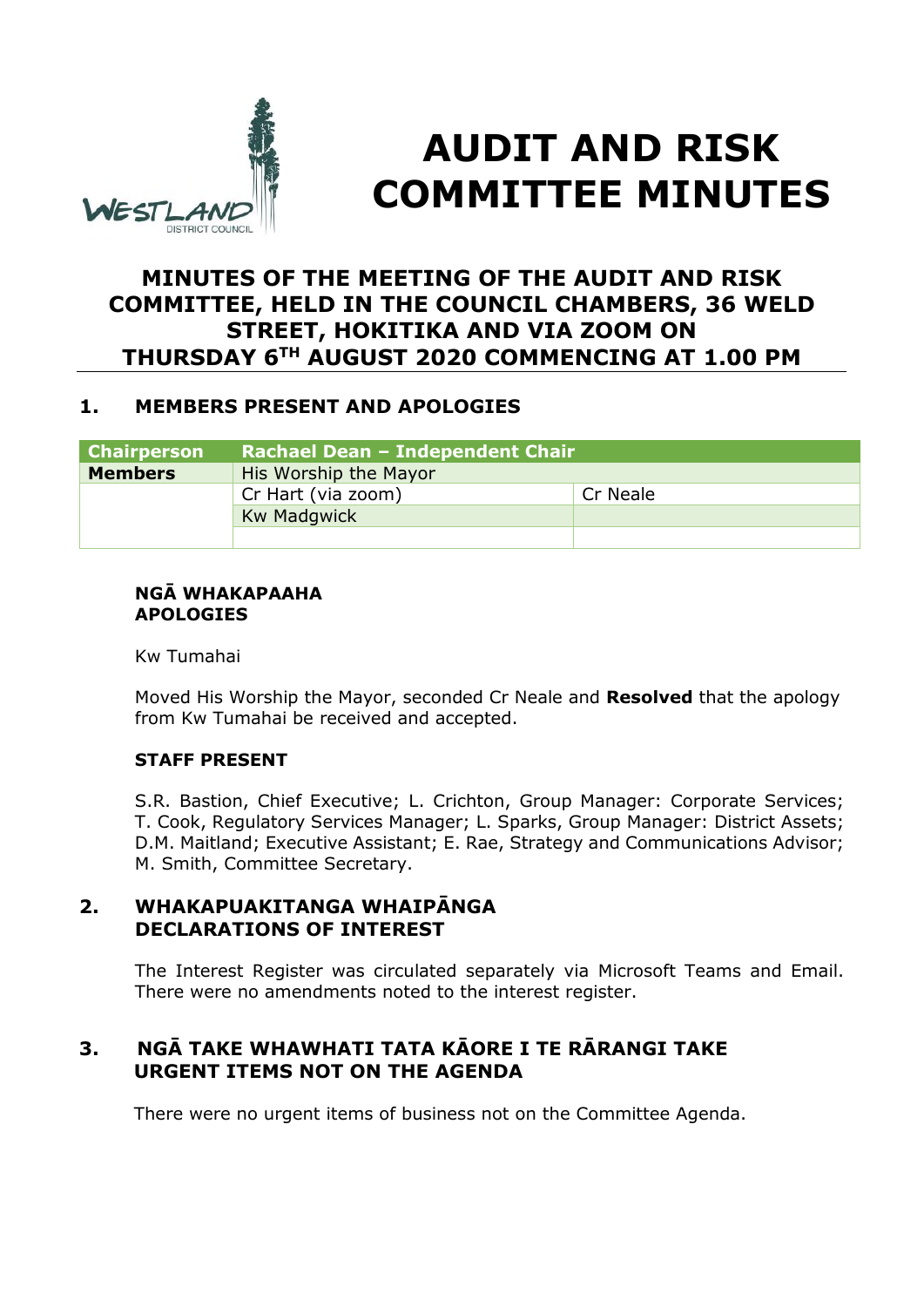### **4. NGĀ MENETI O TE HUI KAUNIHERA MINUTES OF MEETINGS**

#### **Audit and Risk Committee Meeting Minutes - 7th May 2020**

The Minutes of the Audit and Risk Committee Meeting had been circulated via Microsoft Teams and email.

Moved Chair, seconded Cr Neale and **Resolved** that the Minutes of the Meeting of the Audit and Risk Committee Meeting held on the **7 th May 2020** be confirmed as a true and correct record of the meeting.

# **5. ACTION LIST**

Group Manager, Corporate Services spoke to the Action List.

The following items were updated:

- **Terms of Reference**  Scheduled for review at the November Audit and Risk Meeting.
- **Reserve Bank Community Consultation on the use of cash.**  Work was halted due to Covid-19. At this stage cheques are still usable with the council account.

Moved Chair, seconded His Worship the Mayor and **Resolved** that the updated Action List be received.

# **6. NGĀ TĀPAETANGA PRESENTATIONS**

Nil

# **7. STAFF REPORTS**

# **Financial Report to May 2020**

Group Manager Corporate Services advised that the purpose of the report is to provide an indication of Council's financial performance for 11 months to May 2020. This report covers a 2-month period. With limited timeframes due to the upcoming yearend report, the Key Performance Indicators (KPIs) information has not been included.

Topics covered within the report included:

- The Council Sustainability Report
- Councils Standard Financial Statements
- Councils Loan, Investment and Risk Position
- Council Debtors
- Debt Management
- Councils Reserve Fund Position

**3 Waters Fund** – The Chief Executive spoke to the scheme outline and funding should the Westland District Council move forward with this option.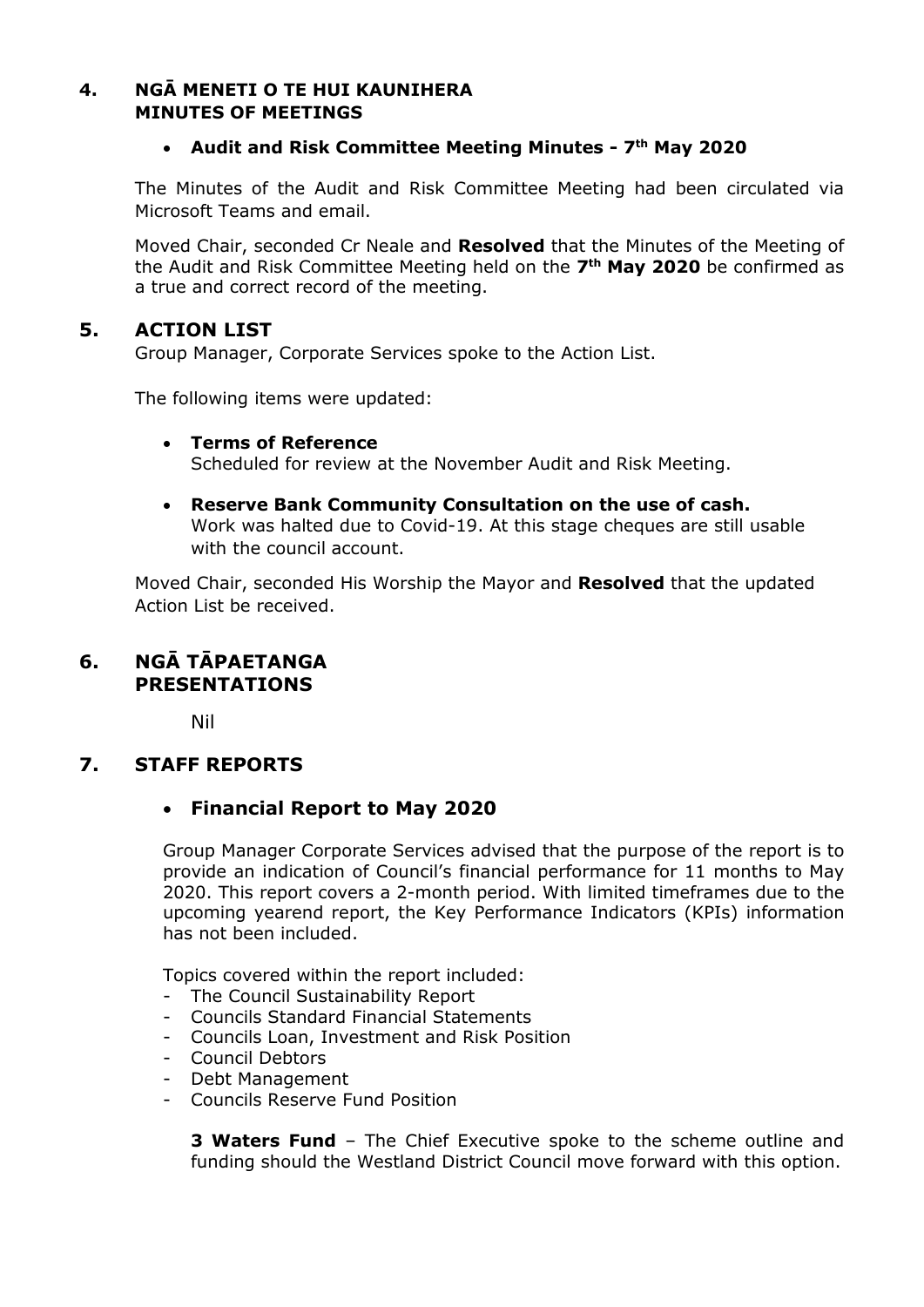**The Auditor General** - The Audit review document has been received for analysis. Finance is looking at the impact of Covid for Audit purposes.

*Action – The Chair has requested the Audit Review Document from the Auditor General be made available to the committee.* 

Discussion was held on how the reports are produced for committee. The Chair suggested exception reporting quarterly with the more detailed report either six monthly or annually. The Group Manager, Corporate Services suggested that a dashboard could be an option.

Moved Chair, seconded Cr Neale and **Resolved** that the Audit and Risk Committee receive the Financial Report to May 2020.

# **8. KA MATATAPU TE WHAKATAUNGA I TE TŪMATANUI RESOLUTION TO GO INTO PUBLIC EXCLUDED**

(to consider and adopt confidential items)

 Moved Cr Neale, seconded Chair and **Resolved** that the Audit and Risk Committee confirm that the public were excluded from the meeting in accordance with Section 48, Local Government Official Information and Meetings Act 1987 at 1.39pm.

The general subject of the matters to be considered while the public are excluded, the reason for passing this resolution in relation to each matter and the specific grounds under Section 48(1) of the Local Government Official Information and Meetings Act 1987 for the passing of the resolution are as follows:

| <b>Item</b><br>No. | subject<br><b>General</b><br>of each<br>matter<br>to be considered | <b>Reason</b><br>for<br>this<br>passing<br>resolution<br>in.<br>relation to each<br>matter | Ground(s)<br>under<br><b>Section</b><br>48(1) for the passing of this<br>resolution                                                                                                                                                     |
|--------------------|--------------------------------------------------------------------|--------------------------------------------------------------------------------------------|-----------------------------------------------------------------------------------------------------------------------------------------------------------------------------------------------------------------------------------------|
| 1.                 | Confidential<br>Minutes -<br>dated 07.05.2020                      | Good reasons to<br>withhold<br>exist<br>under Section 7                                    | That the public conduct of the<br>relevant part of the proceedings<br>of the meeting would be likely to<br>the<br>in<br>disclosure<br>result<br>of<br>information for which good reason<br>or withholding exists.<br>Section $48(1)(a)$ |
| 2.                 | <b>Risk</b><br>Report<br>August 2020                               | Good reasons to<br>withhold<br>exist<br>under Section 7                                    | That the public conduct of the<br>relevant part of the proceedings<br>of the meeting would be likely to<br>the<br>disclosure<br>result<br>in<br>οf<br>information for which good reason<br>or withholding exists.<br>Section $48(1)(a)$ |
| 3.                 | Risk Management<br>Manual<br>Report<br>Update                      | Good<br>reason<br>to<br>withhold<br>exist<br>under Section 7                               | That the public conduct of the<br>relevant part of the proceedings<br>of the meeting would be likely to<br>result in the disclosure of                                                                                                  |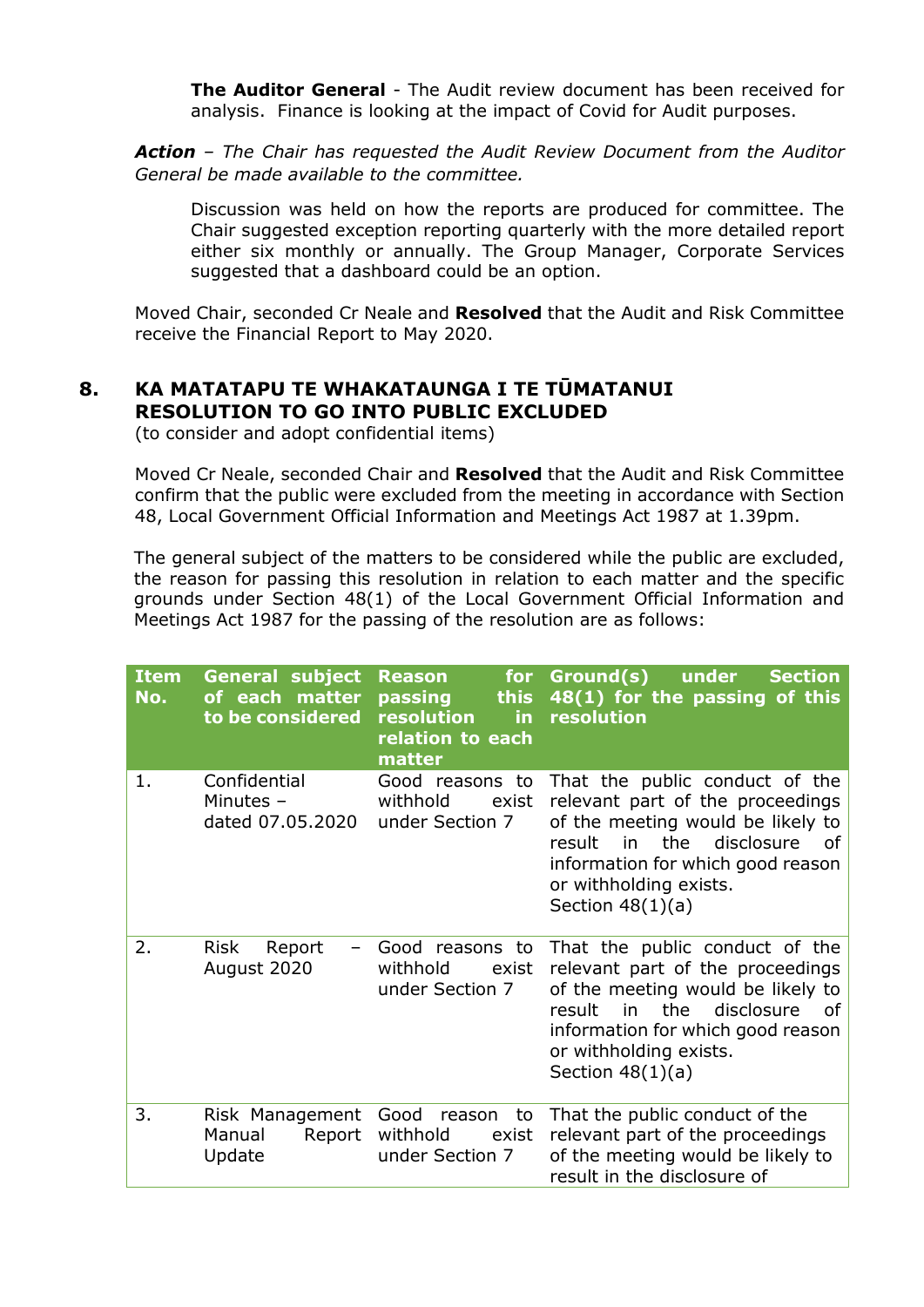|    |                                                         |                                                              | information for which good<br>reason or withholding exists.                                                                                                                                                                 |
|----|---------------------------------------------------------|--------------------------------------------------------------|-----------------------------------------------------------------------------------------------------------------------------------------------------------------------------------------------------------------------------|
|    |                                                         |                                                              | Section $48(1)(a)$                                                                                                                                                                                                          |
| 4. | Risk<br>Assessing<br>and Risk Profiles<br>Post Covid-19 | Good<br>reason<br>to<br>withhold<br>exist<br>under Section 7 | That the public conduct of the<br>relevant part of the proceedings<br>of the meeting would be likely to<br>result in the disclosure of<br>information for which good<br>reason or withholding exists.<br>Section $48(1)(a)$ |
| 5. | Quarterly<br>Whistleblower<br>Report - August<br>2020   | Good<br>reason<br>to<br>withhold<br>exist<br>under Section 7 | That the public conduct of the<br>relevant part of the proceedings<br>of the meeting would be likely to<br>result in the disclosure of<br>information for which good<br>reason or withholding exists.<br>Section $48(1)(a)$ |
| 6. | <b>ACFE Global Fraud</b><br>Study 2020                  | Good<br>reason<br>to<br>withhold<br>exist<br>under Section 7 | That the public conduct of the<br>relevant part of the proceedings<br>of the meeting would be likely to<br>result in the disclosure of<br>information for which good<br>reason or withholding exists.<br>Section $48(1)(a)$ |

This resolution is made in reliance on sections  $48(1)(a)$  and (d) of the Local Government Official Information and Meetings Act 1987 and the particular interests or interests protected by section 7 of that Act, which would be prejudiced by the holding of the relevant part of the proceedings of the meeting in public are as follows:

| Item<br>No. | <b>Interest</b>                                                                                                                                                                             |
|-------------|---------------------------------------------------------------------------------------------------------------------------------------------------------------------------------------------|
| $1 - 6$     | Protect the privacy of natural persons, including that of deceased natural<br>persons (Section $7(2)(a)$ ).                                                                                 |
| $1 - 6$     | Maintain legal professional privilege (Section 7(2)(g).                                                                                                                                     |
|             | Enable any local authority holding the information to carry on, without<br>prejudice or disadvantage, negotiations (including commercial and<br>industrial negotiations) (Schedule 7(2)(i)) |

Moved His Worship the Mayor, seconded Cr Neale and **Resolved** that the business conducted in the 'Public Excluded Section' be confirmed and accordingly, the meeting went back to the open part of the meeting at 2.23pm.